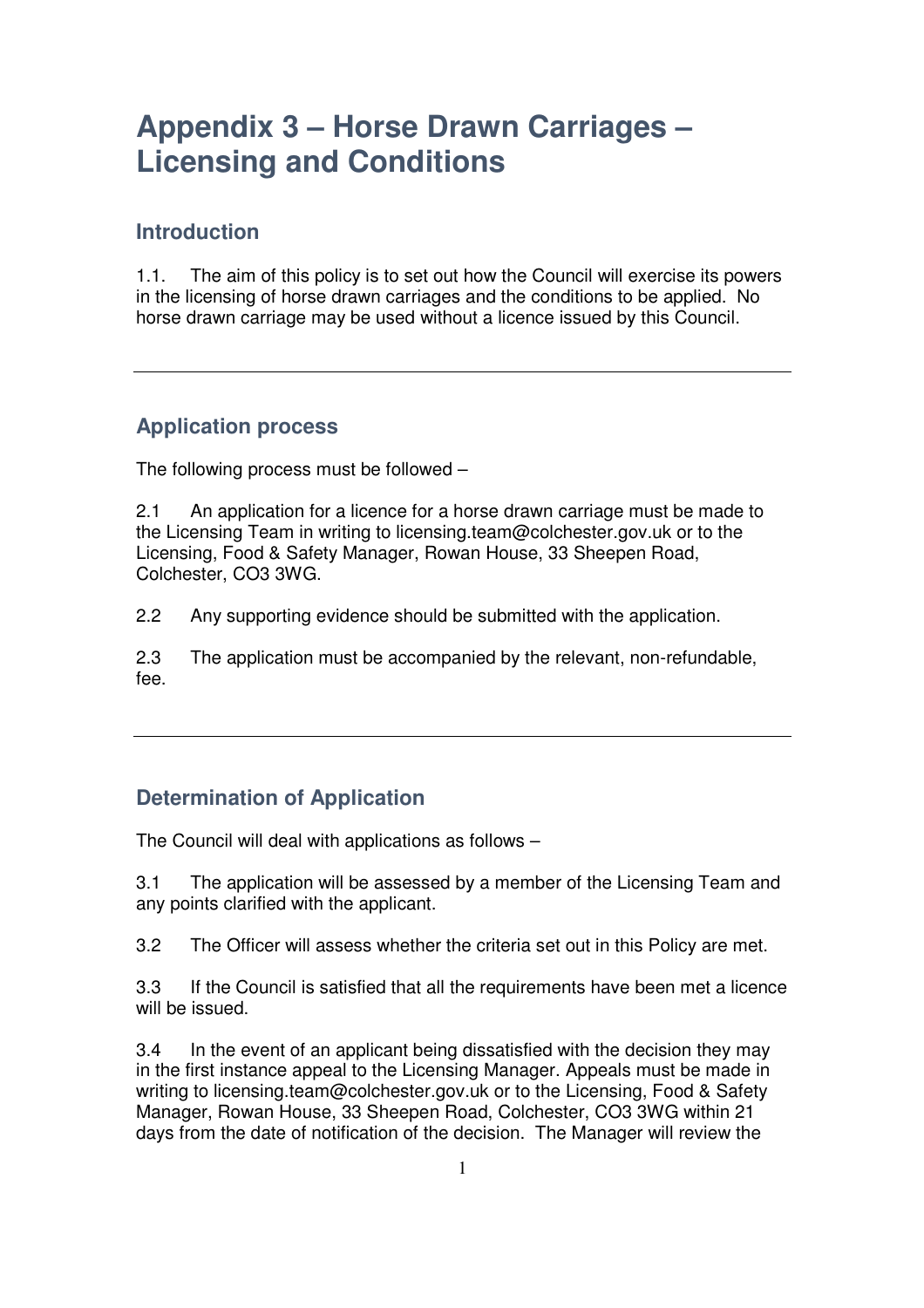case file and make his determination. The outcome will be conveyed to the applicant/licence holder in writing.

3.5 There is a further right of appeal to the Licensing Committee. The appellant may submit documentary evidence in advance of the hearing and has the right to address the Committee and/or nominate someone else to do so on their behalf. Appeals must be made in writing to licensing.team@colchester.gov.uk or to the Licensing, Food & Safety Manager, Rowan House, 33 Sheepen Road, Colchester, CO3 3WG within 21 days from the date of notification of the decision.

3.6 If the right of appeal is exercised the Licensing Committee will consider the facts of the case and make its determination.

### **Criteria for Licensing**

4.1 The horse used to draw the carriage must not be less than 14.2 hands in height and shall be of a suitable conformation.

4.2 Details of all the horses to be used for the purposes of the licence must be lodged with the Council and all the horses must be individually identifiable by freeze brand, microchip or by using a marking chart.

4.3 A Certificate of Fitness, issued by an Equine Veterinary, must be produced for each horse to be used for the purposes of this Licence. The Certificate of Fitness may take the form of a letter written by the Vet and must have been issued within 28 days of the proposed grant of any licence or its renewal.

4.4 The applicant is deemed to be a properly qualified, 'fit and proper' person to hold such a licence.

#### **Conditions attached to the Grant of a Licence**

5.1 The driver of the carriage must be licensed by the Council and fully qualified to drive any carriage of the type in use.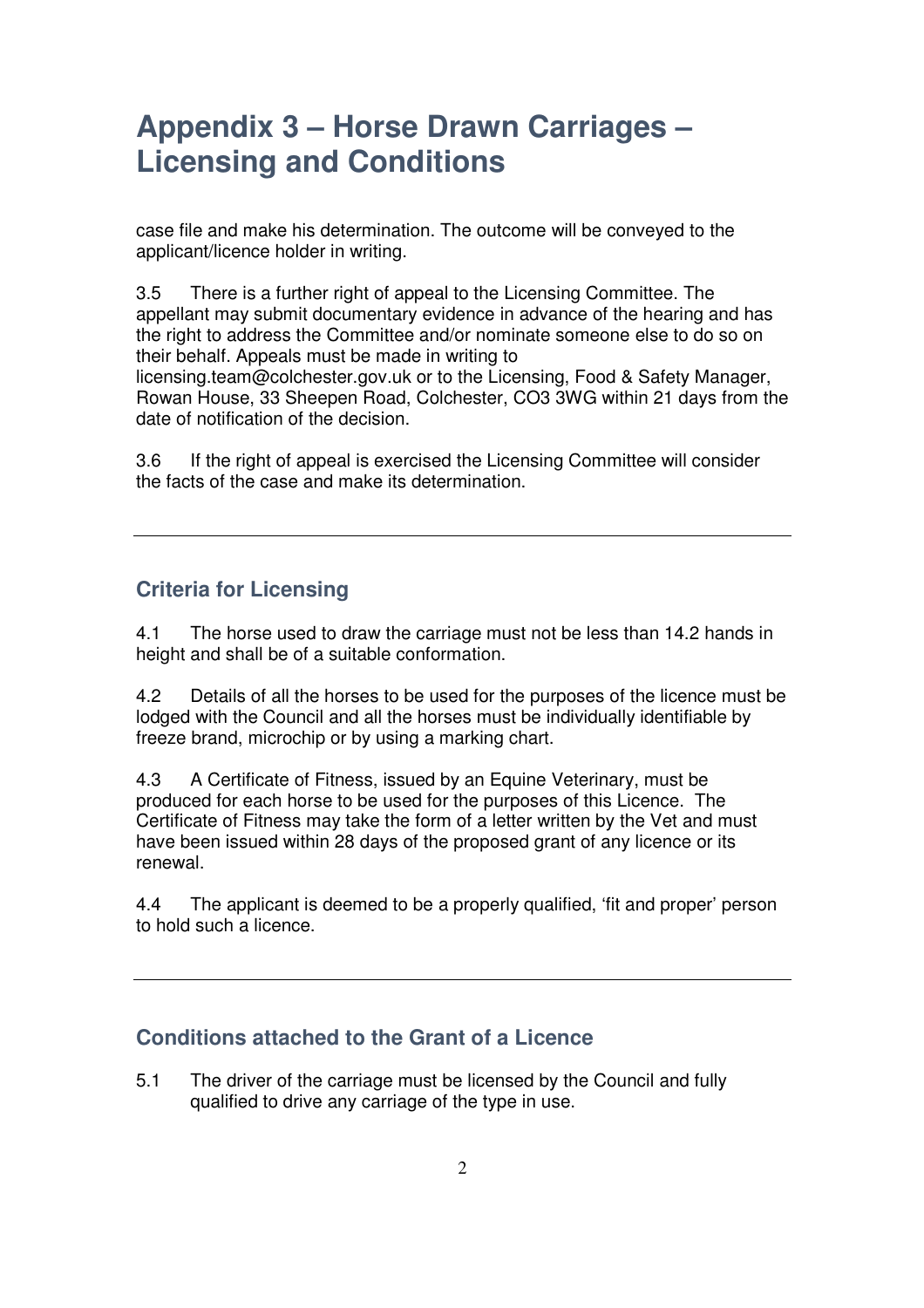- 5.2 All drivers must comply with the relevant requirements contained within the Council's Hackney Carriage and Private Hire Driver Conditions except where to do so would conflict with the requirements of this policy.
- 5.3 No horse may be permitted to work in inclement weather, except in the case of a short summer downpour.
- 5.4 At all times when drawing the carriage, the Horse must be well groomed, properly shod and fit.
- 5.5 Any horse shall be taken out of use immediately if any Police Officer, RSPCA Inspector or Authorised Officer of the Council have reason to suspect that it is unfit. It must remain so until it has been examined and found fit by an Equine Veterinary, the cost of such examination being borne by the licensee. Written confirmation that it is fit to work must be supplied to the Council.
- 5.6 Every part of a harness used in the course of drawing a carriage shall be kept fully maintained to ensure the comfort of any horse used and shall be properly attached to the carriage.
- 5.7 Details of the hours worked by the horse and the rest periods must be recorded in a log which shall be made available on request to an authorised officer of the Council, Police office, Veterinary appointed by the Council or RSPCA Inspector.
- 5.8 No horse shall be permitted to draw a carriage or be harnessed to or otherwise attached to a carriage for more than six hours in total in any one day and if it has been so used it cannot be further used in the course of that day for any other purpose.
- 5.9 If the horse is so harnessed to a carriage for a period of three consecutive hours, the proprietor or driver shall ensure that the animal is rested for a period of not less than one hour, during which time the animal must be fed and watered.
- 5.10 No horse shall be used if it is in such a condition so as to expose any person being conveyed in such a carriage, or any pedestrian, on any street, or thoroughfare to risk of injury.
- 5.11 The carriage must be suitable in type, size and design for the purposes of public hire and must be fitted with rubber rimmed wheels.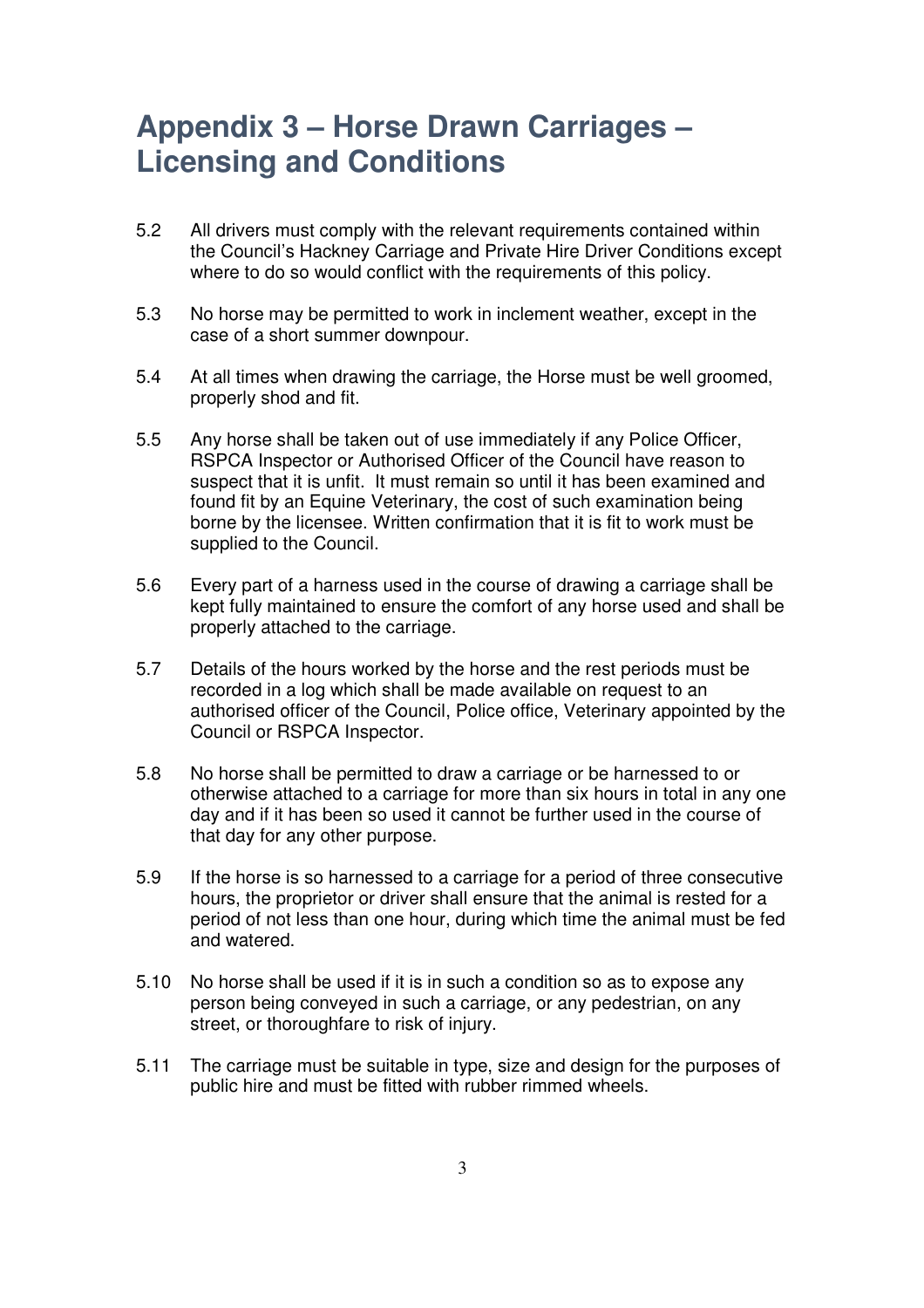- 5.12 The carriage must display the Council's identification plate upon the rear of the carriage, such plate must not to be concealed from public view.
- 5.13 The proprietor or driver of the carriage shall not carry or permit to be carried in that carriage any greater number of passengers than the number of passengers which the carriage is licensed to carry.
- 5.14 The carriage shall be produced for examination and inspection by an authorised Officer of the Council, or such other agency as the Council may think fit, and the cost of such inspection shall be borne by the Licensee.
- 5.15 The Council shall be notified of any proposed alteration to any part of the carriage before such alteration is carried out.
- 5.16 The carriage shall be fitted with a sufficient drag-chain and slipper or other sufficient brake.
- 5.17 The floor of the carriage shall be covered with mats of a suitable material.
- 5.18 The seats of the carriage shall be properly cushioned or covered, fittings and furniture shall be kept clean and adequate for the convenience of persons conveyed therein.
- 5.19 Where the carriage is fitted with a roof or means of protection against the weather, such roof or means of protection must be watertight and there must be a means of opening and closing any windows fitted.
- 5.20 The proprietor or driver of the carriage must keep all of its fittings and equipment in a clean and safe condition, well maintained and in every way fit for public service.
- 5.21 The proprietor or driver of the carriage must not at any time when the carriage is plying for hire or used to carry passengers, drive or allow it to be driven wantonly or recklessly.
- 5.22 In addition to a fully paid up policy of Insurance in respect of Hire and Reward, insurance relating to public liability must be in force during the period of the Licence covering the carriage when it is being used for the purposes of hire and reward in the sum of £5m. Such Insurance must be produced to a Police Officer or an Authorised Officer of the Council at such times and at such places as may be reasonably required.
- 5.23 The proprietor or driver of the carriage must not, in any street within the Borough, feed or allow to be fed any animal whilst harnessed or otherwise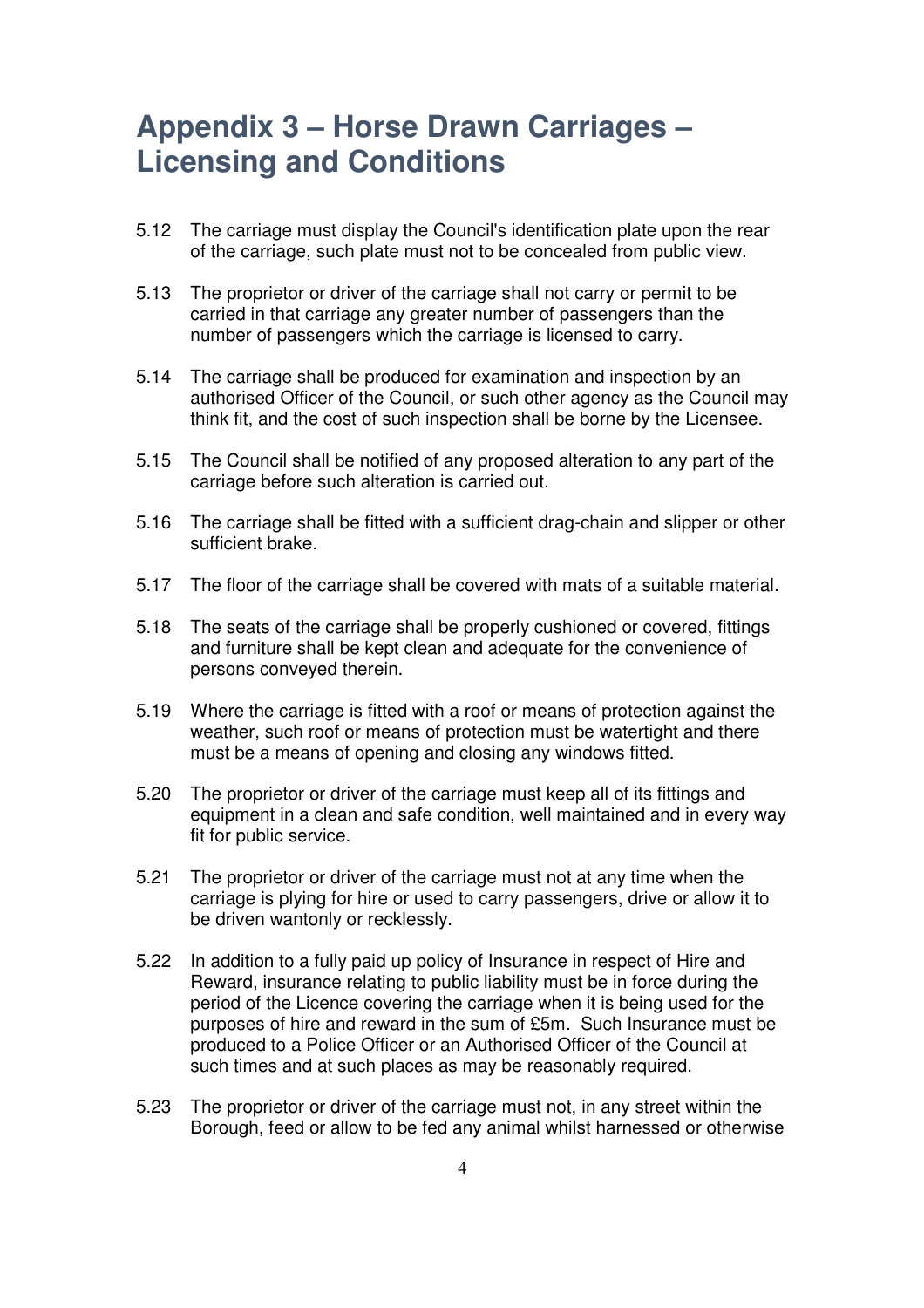attached to the carriage, except with food contained in, a proper nose bag suspended from the head of the animal, from any centre pole of the carriage, or which is in a proper container or which is being held and delivered with the hand of the person feeding the animal.

- 5.24 The proprietor or driver of the carriage must have available the means of providing adequate water and hay for any horse used to draw the carriage and the said horse shall have access to such water / hay at regular intervals.
- 5.25 The licence holder shall be responsible, when in charge of the vehicle, for the collection and satisfactory hygienic disposal of horse excrement, as soon as is reasonably practicable, after the excrement has been deposited.
- 5.26 The proprietor or driver of a carriage must display clearly the charges for the journey and ensure that the schedule of charges is legible at all times.
- 5.27 The driver of the carriage shall behave in a civil and orderly manner and shall take all reasonable precautions to ensure the safety of persons conveyed in, entering or alighting from the carriage.
- 5.28 The proprietor or driver of the carriage when standing or plying for hire shall not, by calling out or otherwise, importune any person to hire such carriage and shall not make use of the services of any other person for the purposes.
- 5.29 The proprietor or driver, or any person travelling on or using the carriage shall not blow or play upon any horn or other musical instrument, or ring any bell.
- 5.30 The Council reserves the right to suspend or revoke a Licence at any time should the proprietor or driver fail to kept within these conditions or fails to operate the carriage on a regular basis during the period of the Licence.
- 5.31 The Council shall give 21 days' notice of their intention to revoke or suspend a Licence.
- 5.32 In the event that the Licence holder wishes to appeal against the Council's intention to revoke or suspend a licence they may, within 21 days from the date of the Council's letter, appeal in writing to the Licensing Manager by writing to the licensing.team@colchester.gov.uk or to the Licensing, Food & Safety Manager, Rowan House, 33 Sheepen Road, Colchester, CO3 3WG .